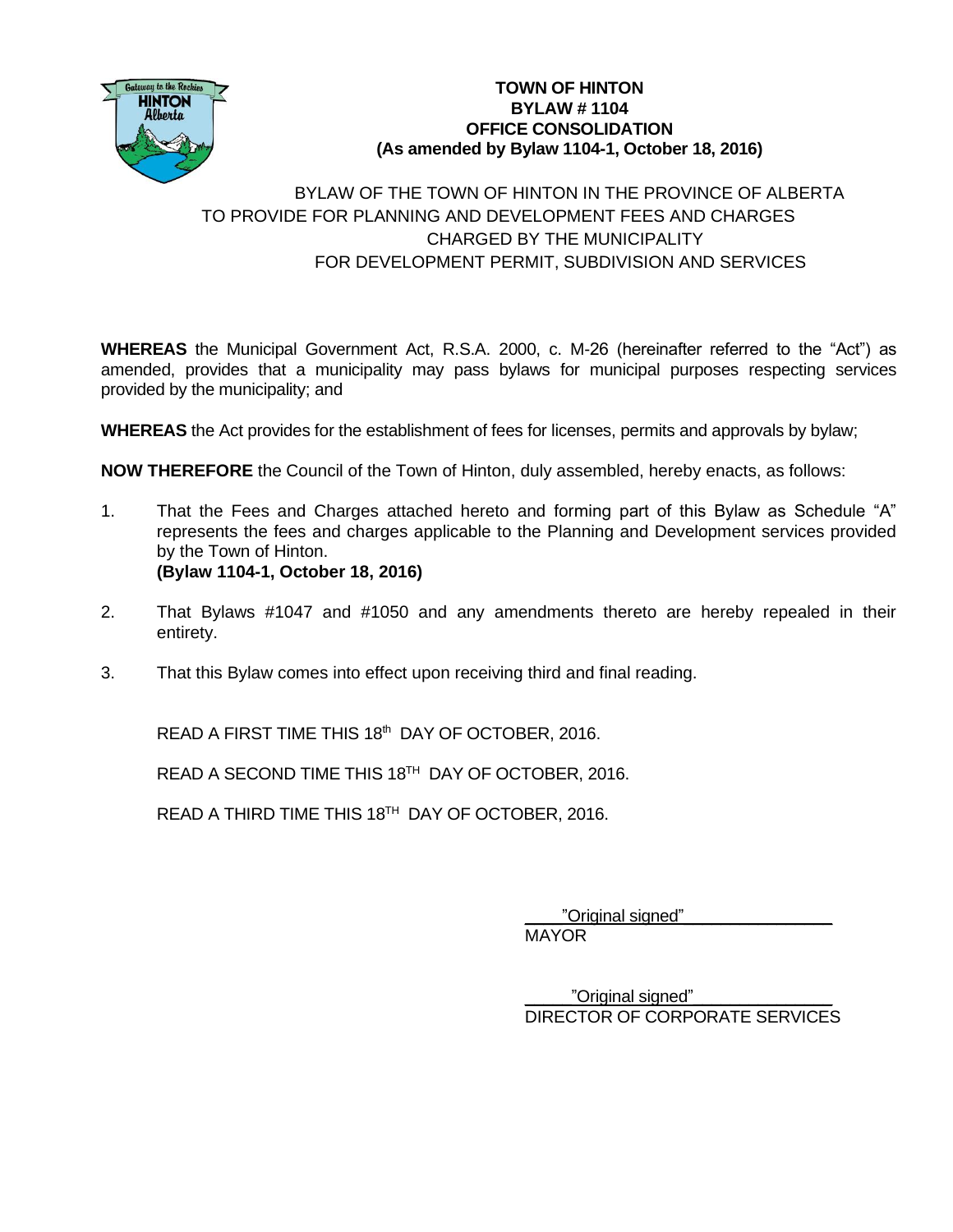## **DEVELOPMENT SERVICES FEES**



 **SCHEDULE "A" Revised November 2019**

| <b>Development Permit Fees</b> |                                                                                    |    |                          |
|--------------------------------|------------------------------------------------------------------------------------|----|--------------------------|
| Category                       | <b>Application Type</b>                                                            |    | Fee                      |
| Residential                    | New Dwelling Development Permit                                                    | \$ | 200.00                   |
|                                | <b>Garages or Dwelling Additions</b>                                               | \$ | 75.00                    |
|                                | Other Accessory Structures Requiring Permits:                                      | \$ | 50.00                    |
|                                | Accessory Building/Structures greater than 10.0 metres <sup>2</sup> and meeting    |    |                          |
|                                | district requirements                                                              |    |                          |
|                                | Fences and Gates greater than 1.0 metre in height in the Front Yard and            |    |                          |
|                                | greater than 2.0 metres in Side and Rear Yards, meeting district                   |    |                          |
|                                | requirements                                                                       |    |                          |
|                                | Flag Poles and Other Poles greater than 4.5 metres in height                       |    |                          |
|                                | Landscaping where the proposed grades will adversely affect the subject or         |    |                          |
|                                | adjacent Parcel                                                                    |    |                          |
|                                | Maintenance where such work includes or constitutes structural alterations         |    |                          |
|                                | Retaining walls greater than 1.2 metres in height                                  |    |                          |
|                                | Satellite Dishes greater than 1.2 metres in diameter directly attached to a        |    |                          |
|                                | Outdoor fire pit, barbecue, fireplace or stove contact Fire Department for Permit. |    |                          |
|                                |                                                                                    |    |                          |
|                                | Secondary Suites (Internal & External)                                             | \$ | 200.00                   |
|                                | <b>Development Permit Extension</b>                                                |    | Half the Application fee |
|                                |                                                                                    |    |                          |
| Commercial                     | New Development Permit                                                             | \$ | 200.00                   |
|                                | plus \$2.00/m2 on total floor area                                                 |    |                          |
|                                | Additions                                                                          | \$ | 75.00                    |
|                                | Change of Use                                                                      | \$ | 100.00                   |
| Industrial                     | New Development Permit                                                             | \$ | 200.00                   |
|                                | plus $$2.00/m2$ on total floor area                                                |    |                          |
|                                | Additions                                                                          | \$ | 75.00                    |
|                                | Change of Use                                                                      | \$ | 100.00                   |
|                                |                                                                                    |    |                          |
| Multiple Dwelling Residential  | New Development Permit                                                             | \$ | 350.00                   |
|                                |                                                                                    |    |                          |
| <b>Home Based Businesses</b>   | Home Occupations                                                                   | \$ | 75.00                    |
|                                | Live/Work Units                                                                    | \$ | 75.00                    |
|                                | <b>Bed and Breakfasts</b><br>per guest room \$                                     |    | 100.00                   |
| Relocation/Demolition          | All Districts - Principal Building                                                 | \$ | 250.00                   |
|                                | Accessory Building (over 30m <sup>2</sup> )                                        | \$ | 50.00                    |
|                                |                                                                                    |    |                          |
| Signage                        | Signs (per sign)                                                                   | \$ | 50.00                    |
|                                | <b>Billboard Sign</b>                                                              | \$ | 200.00                   |
|                                |                                                                                    |    |                          |
| Stripping and Grading          | <b>Tree Clearing</b>                                                               | \$ | 200.00                   |
|                                | Stripping and Grading                                                              | \$ | 200.00                   |
|                                |                                                                                    |    |                          |
| Underground Petroleum Tank --- |                                                                                    | \$ | 50.00                    |
| <b>Utility Connection</b>      | Water and/or Sewer                                                                 | \$ | 250.00                   |
|                                |                                                                                    |    |                          |
| Development with No Permit     | All                                                                                |    | Double Application Fee   |
|                                |                                                                                    |    |                          |

*Fees for Not-For-Profit groups shall be waived* as per Policy No. 094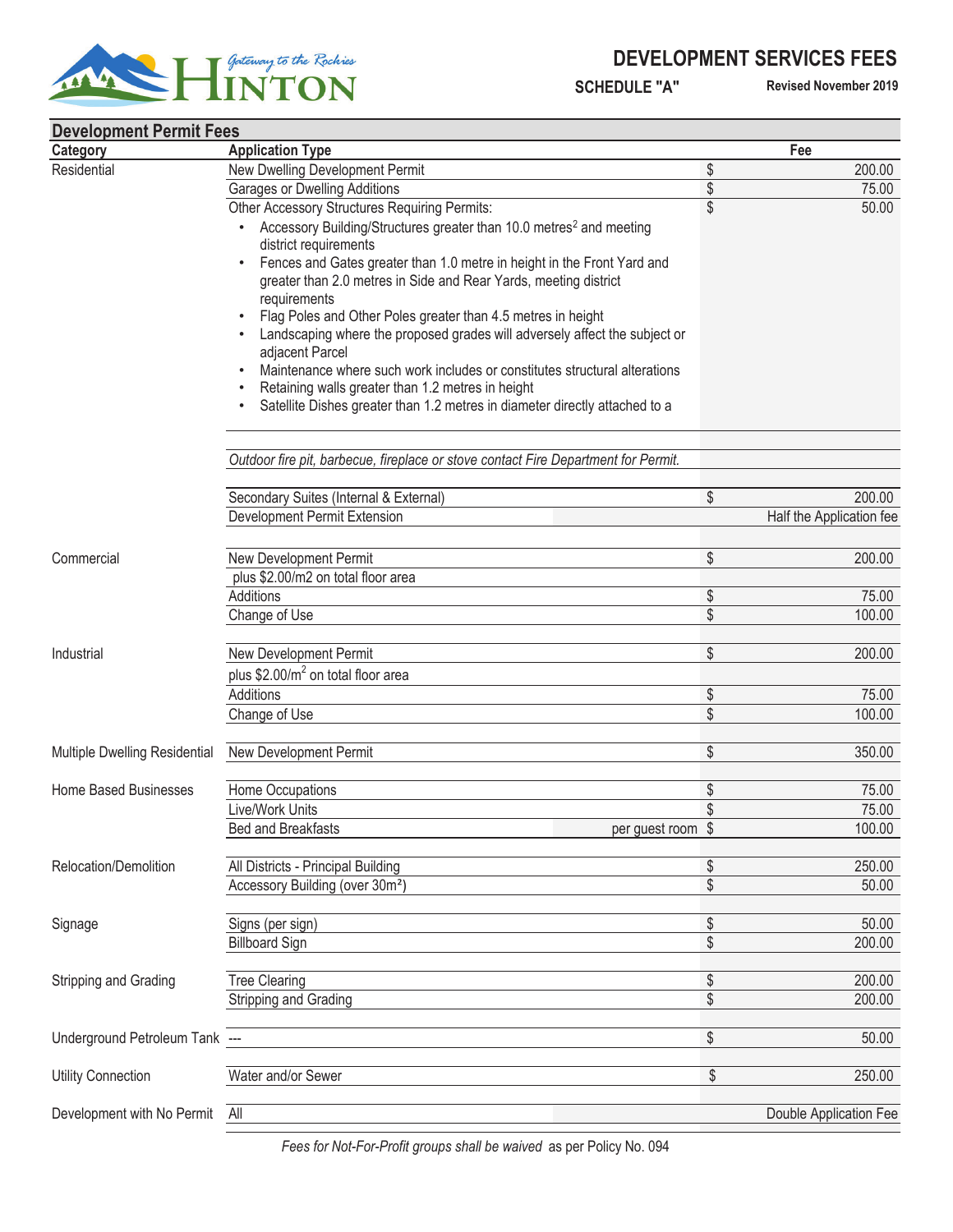## **Additional Fees and Charges may apply subject to the Development**

| <b>Development Permit Deposits</b> |                                                                                      |  |          |  |
|------------------------------------|--------------------------------------------------------------------------------------|--|----------|--|
| Category                           | <b>Application Type</b>                                                              |  | Fee      |  |
| Residential                        | New Dwelling (excluding Manufactured Housing)                                        |  | 2,000.00 |  |
|                                    | Garage                                                                               |  | 1,000.00 |  |
|                                    | <b>Manufactured Housing</b>                                                          |  | 500.00   |  |
|                                    | <b>Additions - All Districts</b>                                                     |  | 500.00   |  |
|                                    |                                                                                      |  |          |  |
| Commercial/Industrial              | Building - \$5.50 per m <sup>2</sup> of total floor area to a maximum of \$20,000.00 |  |          |  |
| <b>Multiple Dwelling Districts</b> | \$500.00 per unit to a maximum of \$20,000.00                                        |  |          |  |
|                                    | \$100.00 per lineal meter of lot/parcel frontage to a maximum of \$20,000.00         |  |          |  |

Landscaping - \$5.00/m² or other conditions, as may be required to a maximum of \$20,000.00

| <b>Other Services</b>            |                                                                                                                                          |                                                             |                 |                                                                                  |
|----------------------------------|------------------------------------------------------------------------------------------------------------------------------------------|-------------------------------------------------------------|-----------------|----------------------------------------------------------------------------------|
| Category                         | <b>Application Type</b>                                                                                                                  |                                                             |                 | Fee                                                                              |
| Compliance Certificate           | Residential                                                                                                                              | 1-3 Business Days \$                                        |                 | 100.00                                                                           |
|                                  | Commercial/Industrial                                                                                                                    | 1-3 Business Days \$                                        |                 | 200.00                                                                           |
|                                  |                                                                                                                                          |                                                             |                 | 24 Hour Turn around time - Fee Doubled                                           |
| Zoning Certificate               | Zoning Certificate                                                                                                                       |                                                             | \$              | 50.00                                                                            |
| Property File Search             | Residential                                                                                                                              |                                                             | \$              | 100.00                                                                           |
|                                  | Commercial/Industrial                                                                                                                    |                                                             | \$              | 200.00                                                                           |
| <b>Encroachment Agreements</b>   | Change of Ownership - Existing Agreement                                                                                                 |                                                             | \$              | 150.00                                                                           |
|                                  | Minor - 15 $m^2$ or less in area OR 0.3 m or less beyond<br>the property line                                                            |                                                             | \$              | 150.00                                                                           |
|                                  | Major - Greater than 15 $m^2$ in area and greater than 0.3<br>m beyond the property line                                                 | \$500.00 plus an annual fee of assessed value from the land |                 |                                                                                  |
|                                  |                                                                                                                                          |                                                             |                 | in which the Encroachment comes from x area of the<br>Encroachment divided by 10 |
| Variance Application             | Variance of Standards<br>Pre-development up to 10%                                                                                       |                                                             | \$              | 100.00                                                                           |
|                                  | Greater than 10%                                                                                                                         |                                                             | \$              | 250.00                                                                           |
|                                  | Proposed "Leave as Built"                                                                                                                |                                                             | $\overline{\$}$ | 500.00                                                                           |
|                                  | Post Development - Non Compliant                                                                                                         |                                                             |                 |                                                                                  |
| <b>Statutory Plan Amendments</b> | Cost Estimate will be determined subject to the<br>amendment application                                                                 |                                                             | \$              | 1,000.00                                                                         |
| <b>Public Hearing</b>            | <b>Advertising Fee</b>                                                                                                                   |                                                             | \$              | 600.00                                                                           |
| Road Closure                     | Application for Road Closure                                                                                                             |                                                             | \$              | 500.00                                                                           |
| <b>Land Disposals</b>            | Municipal Reserve Disposal                                                                                                               |                                                             | \$              | 500.00                                                                           |
| Appeal                           | Appeal of Subdivision or Development Permit<br>Inter-Municipal Assessment, Review Subdivision and<br>Development Appeal Board (IMARSDAB) |                                                             | \$              | 250.00                                                                           |
| <b>Billboard Lease</b>           | Billboard Leases (per side)                                                                                                              |                                                             | \$              | 1,000.00                                                                         |